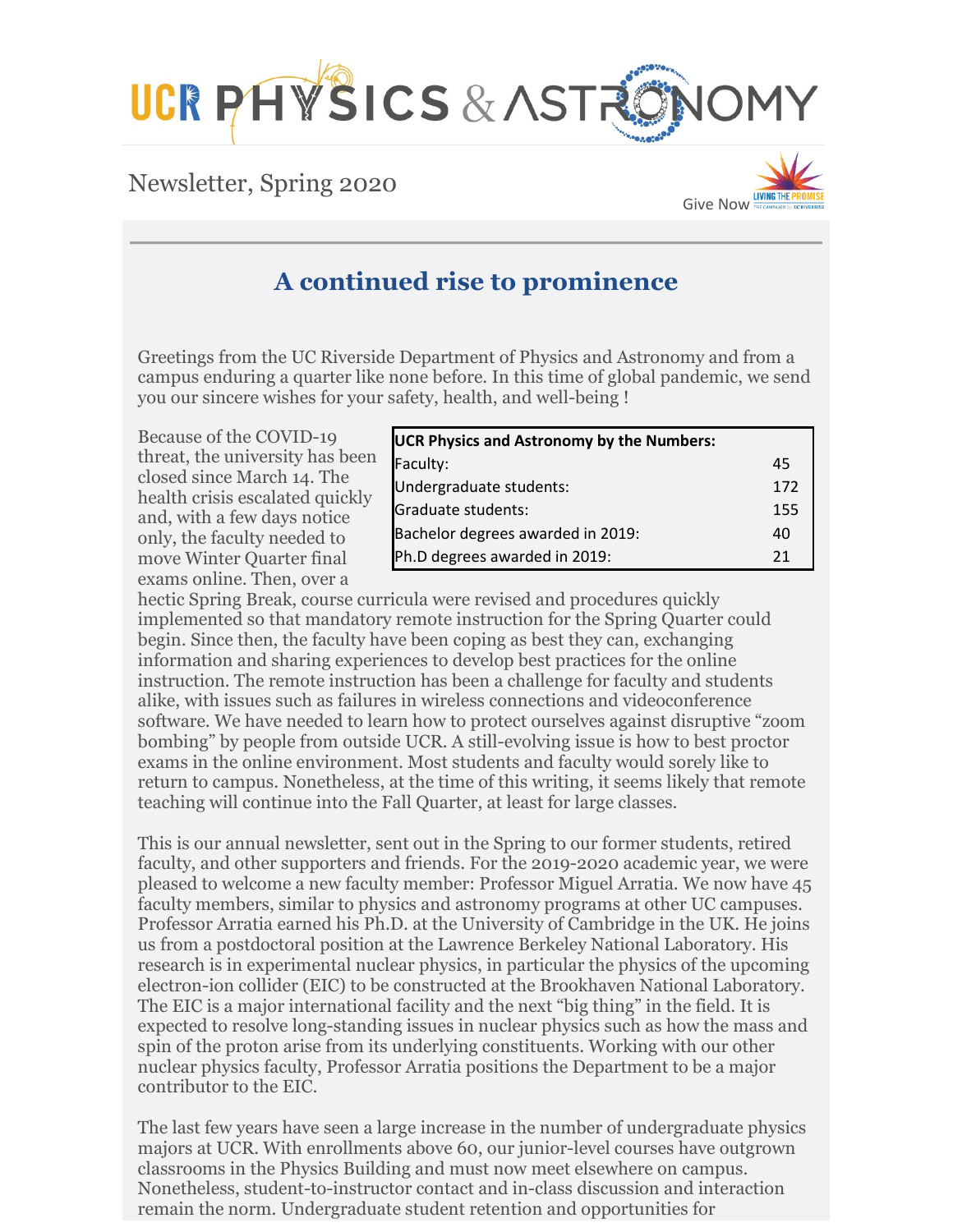undergraduate research remain amongst our highest priorities. Our Physics 39 course, "Adventures in Physics", and 8-unit Physics 41 course, "Introductory Physics for Physics Majors", have proven to be very successful at creating a sense of community for incoming freshman, at retaining them in the program, and at preparing them for upper-division work.

Because of health precautions, the Department graduation ceremonies will be held online this year. It will be a new experience for all of us. The ceremonies are planned for Saturday June 13, beginning at 2 p.m. All of you are invited. A formal invitation with instructions on how to connect via zoom will follow in a separate email. For those who do not wish to use the zoom software, there will be a utube stream. The keynote speaker will be Ray Orbach, Chancellor of UCR from 1992 to 2002 and now at the University of Texas at Austin. Each graduating student will be individually recognized, and undergraduate and graduate awards will be given. We will sorely miss seeing friends and alumni in person and meeting the graduating students' families. Nonetheless, we expect it will be a joyful and celebratory event. We hope you will be able to join us via zoom on June 13.



Best wishes to all and stay safe ! Ken Barish Chair and Professor, UCR Physics and Astronomy

# **Recent Awards and Honors**

#### **Professor Ken Barish named deputy spokesperson for major international experiment**

Professor Ken Barish, chair of the UCR Department of Physics and Astronomy, has been appointed one of two deputy spokespersons of the STAR experiment at the Brookhaven National Laboratory. [https://insideucr.ucr.edu/awards/2020/05/18/physicist-named](https://insideucr.ucr.edu/awards/2020/05/18/physicist-named-deputy-spokesperson-major-international-experiment-brookhaven)[deputy-spokesperson-major-international-experiment-brookhaven](https://insideucr.ucr.edu/awards/2020/05/18/physicist-named-deputy-spokesperson-major-international-experiment-brookhaven)



#### **Professor Boerge Hemmerling to lead multi-campus effort on scalable quantum computing**

The project also involves researchers from UC Berkeley, UCLA, UC Santa Barbara, and the Lawrence Berkeley National Laboratory. [https://news.ucr.edu/articles/2020/03/05/quantum-leap-quantum](https://news.ucr.edu/articles/2020/03/05/quantum-leap-quantum-computing)[computing](https://news.ucr.edu/articles/2020/03/05/quantum-leap-quantum-computing)

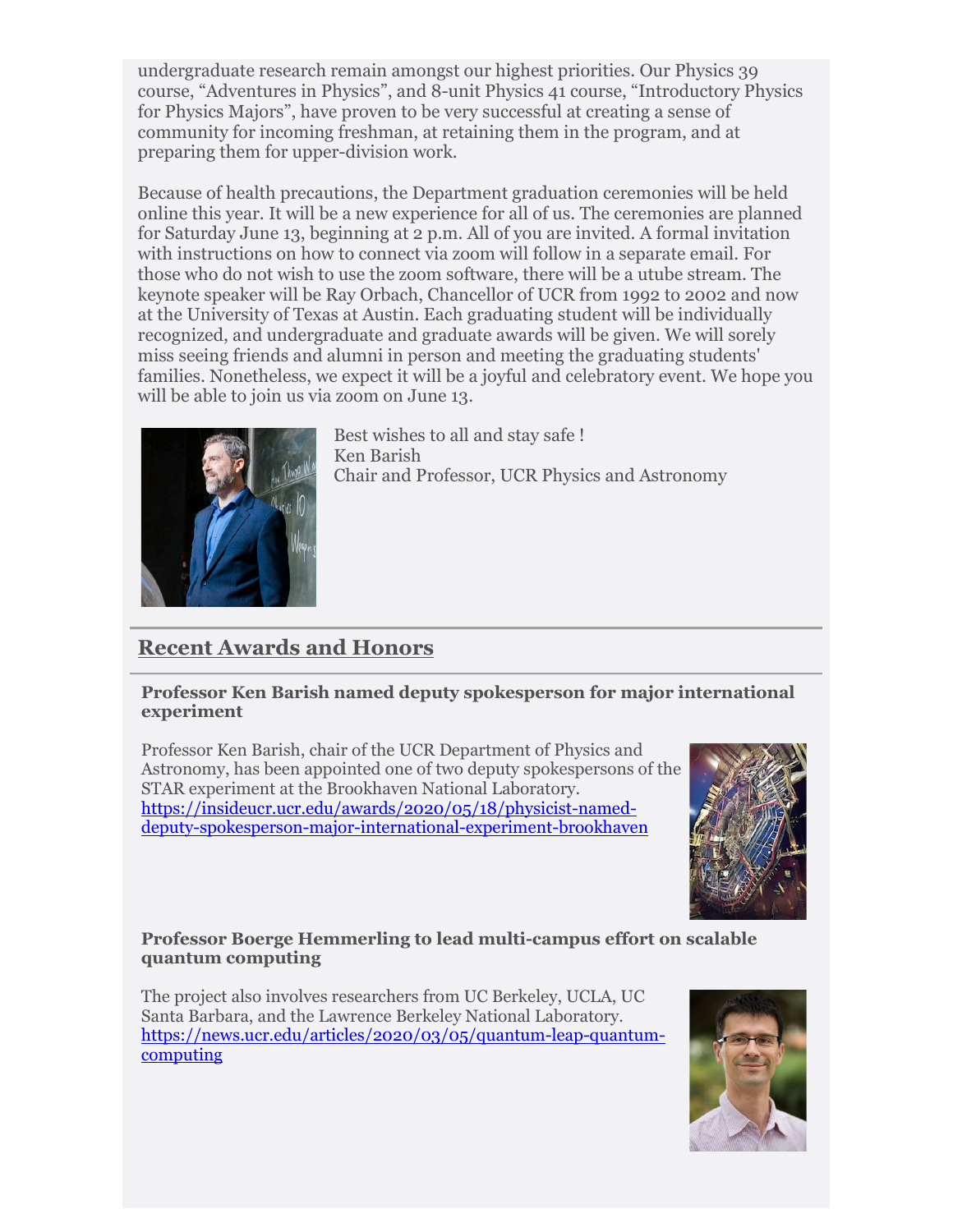#### **Professor Laura Sales wins NSF career award**

The prestigious award, worth \$720,000, will fund her study of the distribution of dark matter in dwarf galaxies. [https://www.eurekalert.org/pub\\_releases/2020-02/uoc-](https://www.eurekalert.org/pub_releases/2020-02/uoc--nca020320.php) [nca020320.php](https://www.eurekalert.org/pub_releases/2020-02/uoc--nca020320.php)

#### **Professor Michael Mulligan receives grant to study strongly interacting condensed matter systems**

The grant, from the US Department of Energy, will fund research on emergent behavior that appears when electromagnetic forces inside materials become very strong.

[https://physics.ucr.edu/news/2019/07/30/grant-physicist-gives](https://physics.ucr.edu/news/2019/07/30/grant-physicist-gives-study-strongly-interacting-systems-boost)[study-strongly-interacting-systems-boost](https://physics.ucr.edu/news/2019/07/30/grant-physicist-gives-study-strongly-interacting-systems-boost)

# **White House honors Professor Nathan Gabor with early career award**

The Presidential Early Career Award for Scientists and Engineers is a highly prestigious honor. [https://insideucr.ucr.edu/awards/2019/07/09/white-house-honors-](https://insideucr.ucr.edu/awards/2019/07/09/white-house-honors-two-ucr-professors-early-career-award)

[two-ucr-professors-early-career-award](https://insideucr.ucr.edu/awards/2019/07/09/white-house-honors-two-ucr-professors-early-career-award)

**Professor Joshua Lui wins a 2020 NSF career award** The five year grant is for a proposal entitled "Controlling unconventional interactions between 2D excitons and novel quantum excitations." A campus press release is under preparation.

# **Research News**

## **Professors Laura Sales and Haibo Yu test models of self-interacting dark matter**

The studies, based on the nearby Draco and Fornax dwarf galaxies, show that models with selfinteracting dark matter better describe the data than prevailing models, which do not allow self interactions.

[https://news.ucr.edu/articles/2020/04/15/satellite-galaxies-milky-way-help-test](https://news.ucr.edu/articles/2020/04/15/satellite-galaxies-milky-way-help-test-dark-matter-theory)[dark-matter-theory](https://news.ucr.edu/articles/2020/04/15/satellite-galaxies-milky-way-help-test-dark-matter-theory)







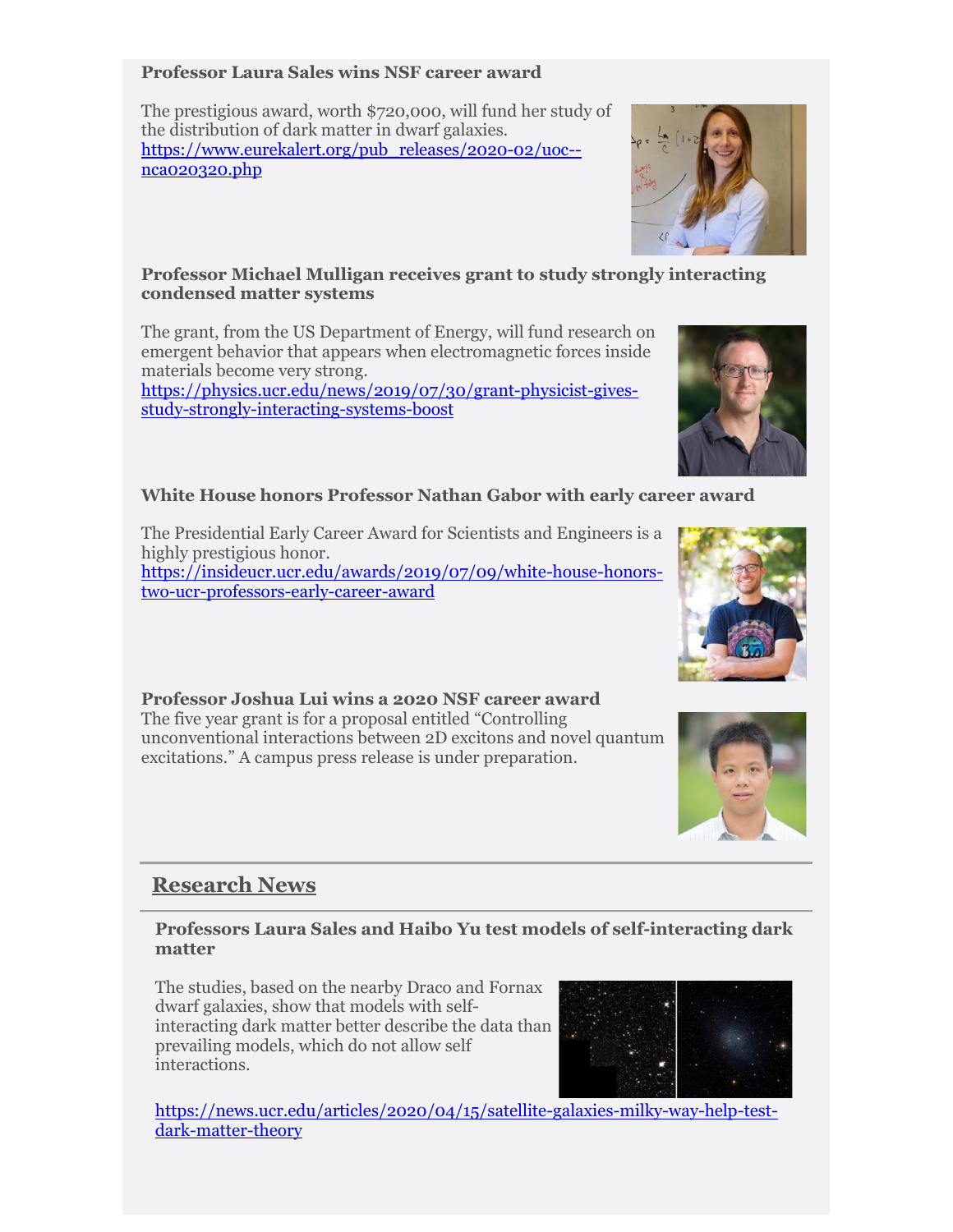#### **Professor Peng Wei obtains evidence for Majorana fermions**

The results have implications for the field of quantum computing. [https://news.ucr.edu/articles/2020/04/10/first](https://news.ucr.edu/articles/2020/04/10/first-sighting-mysterious-majorana-fermion-common-metal)[sighting-mysterious-majorana-fermion-common](https://news.ucr.edu/articles/2020/04/10/first-sighting-mysterious-majorana-fermion-common-metal)[metal](https://news.ucr.edu/articles/2020/04/10/first-sighting-mysterious-majorana-fermion-common-metal) 

#### **How a virus forms its symmetric shells**

A UCR team led by Professor Roya Zandi has made progress in understanding how spherically shaped viruses form, information that can aid attempts to block viral replication and infection.

[https://news.ucr.edu/articles/2020/03/09/how-virus](https://news.ucr.edu/articles/2020/03/09/how-virus-forms-its-symmetric-shells)[forms-its-symmetric-shells](https://news.ucr.edu/articles/2020/03/09/how-virus-forms-its-symmetric-shells)

#### **New insights into the properties of valley semiconductors**

Professor Joshua Lui has presented results on novel twodimensional materials, with possible implications for the next generation of nanotechnology.

[https://physics.ucr.edu/news/2020/05/14/observation](https://physics.ucr.edu/news/2020/05/14/observation-intervalley-transitions-can-boost-valleytronic-science-and-technology)[intervalley-transitions-can-boost-valleytronic-science-and](https://physics.ucr.edu/news/2020/05/14/observation-intervalley-transitions-can-boost-valleytronic-science-and-technology)[technology](https://physics.ucr.edu/news/2020/05/14/observation-intervalley-transitions-can-boost-valleytronic-science-and-technology)

#### **Professor Yanou Cui presents results on boosted dark matter**

Two recent publications, performed in the context of the large international DUNE neutrino experiment, focus on models in which—unlike the conventional paradigm—dark matter can be relativistic, namely moving at speeds comparable to the speed of light.

[https://insideucr.ucr.edu/stories/2020/02/26/major](https://insideucr.ucr.edu/stories/2020/02/26/major-neutrino-experiment-yields-new-publications)[neutrino-experiment-yields-new-publications](https://insideucr.ucr.edu/stories/2020/02/26/major-neutrino-experiment-yields-new-publications)

#### **Monster galaxy in very early universe discovered**

The result, from Professor Gillian Wilson's group, challenges the conventional model of how stars in galaxies formed in the early universe.

[https://news.ucr.edu/articles/2020/02/05/astronomers](https://news.ucr.edu/articles/2020/02/05/astronomers-discover-unusual-monster-galaxy-very-early-universe)[discover-unusual-monster-galaxy-very-early-universe](https://news.ucr.edu/articles/2020/02/05/astronomers-discover-unusual-monster-galaxy-very-early-universe)











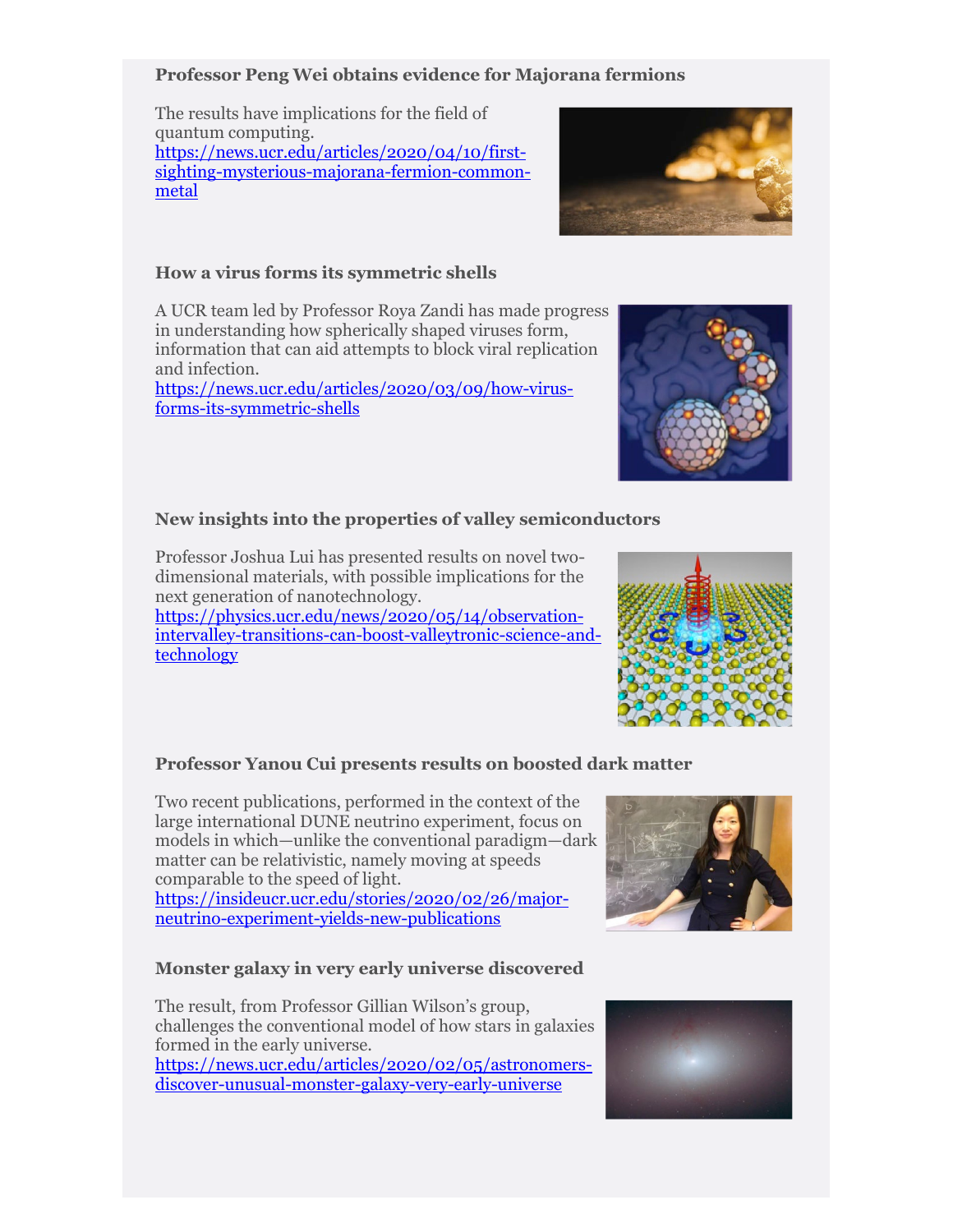#### **Detection of very high frequency magnetic resonance could revolutionize electronics**

A team led by Professor Jing Shi has discovered a way to detect ultrahigh-frequency electromagnetic waves. [https://news.ucr.edu/articles/2020/01/27/detection](https://news.ucr.edu/articles/2020/01/27/detection-very-high-frequency-magnetic-resonance-could-revolutionize)[very-high-frequency-magnetic-resonance-could](https://news.ucr.edu/articles/2020/01/27/detection-very-high-frequency-magnetic-resonance-could-revolutionize)[revolutionize](https://news.ucr.edu/articles/2020/01/27/detection-very-high-frequency-magnetic-resonance-could-revolutionize)

## **Astronomers find farthest galaxy group ever observed**

A team led by Professor Bahram Mobasher contributed to the discovery.

## [https://insideucr.ucr.edu/stories/2020/01/13/astronomers-find-farthest-galaxy](https://insideucr.ucr.edu/stories/2020/01/13/astronomers-find-farthest-galaxy-group-identified-date)[group-identified-date](https://insideucr.ucr.edu/stories/2020/01/13/astronomers-find-farthest-galaxy-group-identified-date)

## **Gamma-ray laser moves closer to reality**

Professor Allen Mills is attempting to develop a positronium atom laser beam, with possible applications to quantum computing. [https://news.ucr.edu/articles/2019/12/05/gamma-ray](https://news.ucr.edu/articles/2019/12/05/gamma-ray-laser-moves-step-closer-reality)[laser-moves-step-closer-reality](https://news.ucr.edu/articles/2019/12/05/gamma-ray-laser-moves-step-closer-reality)

## **Small magnets reveal big secrets**

An international team led by Professor Igor Barsukov has identified a process in electron spin dynamics with possible implications for medicine and quantum computation.

[https://news.ucr.edu/articles/2019/10/24/small](https://news.ucr.edu/articles/2019/10/24/small-magnets-reveal-big-secrets)[magnets-reveal-big-secrets](https://news.ucr.edu/articles/2019/10/24/small-magnets-reveal-big-secrets)

## **Astronomers discover triplet of black holes on collision course**

Professor Gabriela Canalizo and her group contributed to the results, which might help to better understand the dynamics of black hole mergers. [https://news.ucr.edu/articles/2019/09/23/astronomers](https://news.ucr.edu/articles/2019/09/23/astronomers-discover-triplet-black-holes-collision-course)[discover-triplet-black-holes-collision-course](https://news.ucr.edu/articles/2019/09/23/astronomers-discover-triplet-black-holes-collision-course)







**RA (12000)** 

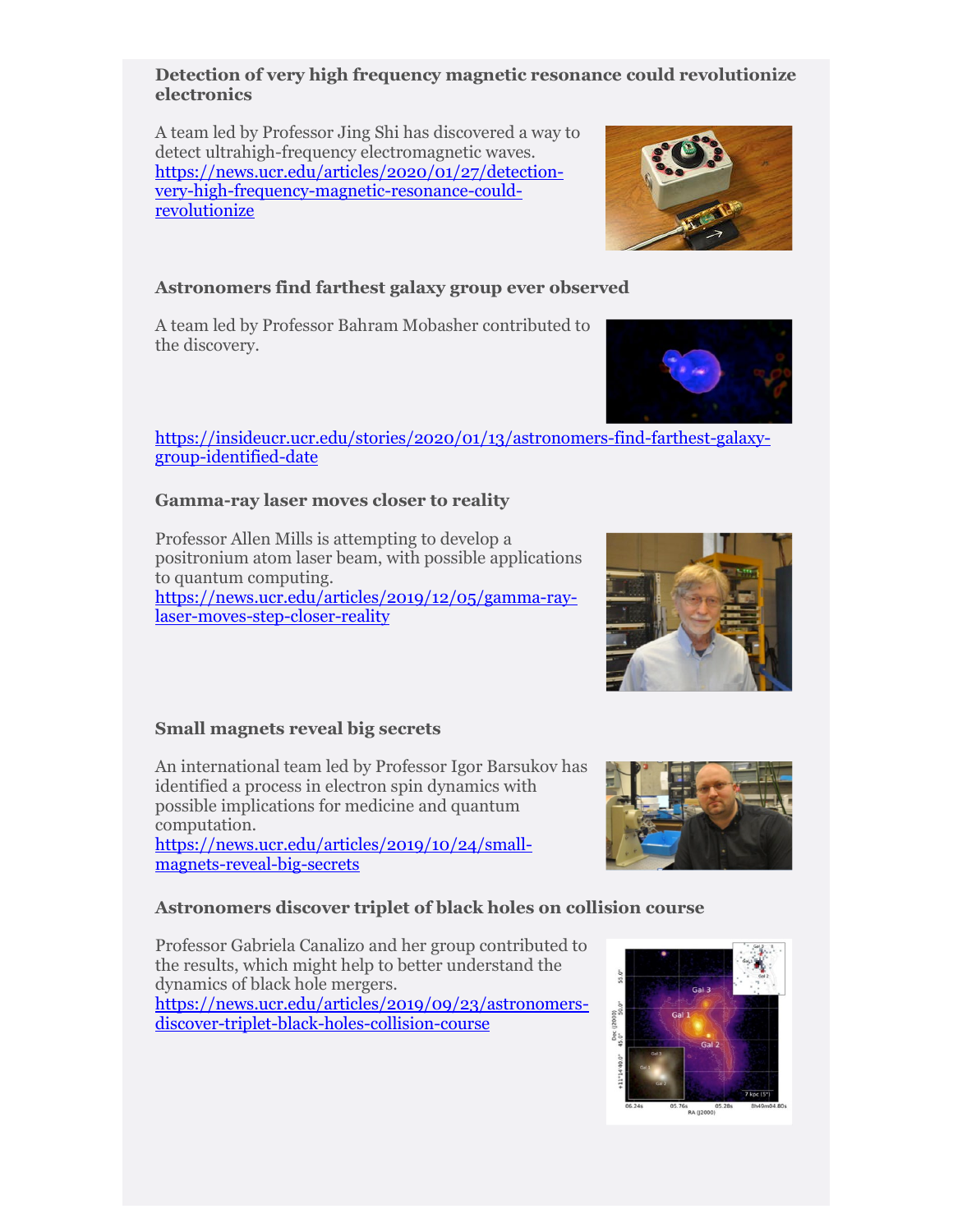#### **Professors Bill Gary and Owen Long present results for dark matter search at the Large Hadron Collider**

The study is based on data collected with the Compact Muon Detector experiment at the CERN Laboratory in Geneva Switzerland. [https://insideucr.ucr.edu/stories/2019/08/23/physicists](https://insideucr.ucr.edu/stories/2019/08/23/physicists-present-results-updated-search-new-invisible-particles)[present-results-updated-search-new-invisible-particles](https://insideucr.ucr.edu/stories/2019/08/23/physicists-present-results-updated-search-new-invisible-particles)



## **Outreach**

#### **Simple experiment explains magnetic resonance**

UCR undergraduate physics students, working with Professor Igor Barsukov, designed a table-top experiment for high schools and colleges. [https://physics.ucr.edu/news/2019/12/05/simple-experiment-explains-magnetic](https://physics.ucr.edu/news/2019/12/05/simple-experiment-explains-magnetic-resonance)[resonance](https://physics.ucr.edu/news/2019/12/05/simple-experiment-explains-magnetic-resonance)

## **UCR Physics and Astronomy at the Long Night of Arts and Innovation**

UCR undergraduate students presented demonstrations in physics and astronomy at the annual downtown Riverside event. [https://physics.ucr.edu/news/2019/10/21/ucr-physics-and-astronomy-long-night](https://physics.ucr.edu/news/2019/10/21/ucr-physics-and-astronomy-long-night-arts-and-innovation)[arts-and-innovation](https://physics.ucr.edu/news/2019/10/21/ucr-physics-and-astronomy-long-night-arts-and-innovation)

#### **UCR's FIELDS program brings students to NASA's Jet Propulsion Laboratory for summer internships and future employment**

A record number 22 UCR undergraduates participated this past summer. A previous participant, Brittany Seto, now works at JPL. <https://news.ucr.edu/articles/2019/08/06/out-world-alumnas-dream-comes-true>

## **Campus celebrates the 50th anniversary of the moon landing**

The event, held July 11, featured telescope viewings organized by the Department of Physics and Astronomy. [https://physics.ucr.edu/news/2019/07/08/campus-celebrate-50th-anniversary](https://physics.ucr.edu/news/2019/07/08/campus-celebrate-50th-anniversary-historic-moon-landing)[historic-moon-landing](https://physics.ucr.edu/news/2019/07/08/campus-celebrate-50th-anniversary-historic-moon-landing)

## **Girl Scouts visit campus to get a dose of physics and astronomy**

The visit was arranged by Professor Vivek Aji, whose daughter is a girl scout. [https://physics.ucr.edu/news/2019/05/03/girl-scouts-get-good-dose-physics-and](https://physics.ucr.edu/news/2019/05/03/girl-scouts-get-good-dose-physics-and-astronomy)[astronomy](https://physics.ucr.edu/news/2019/05/03/girl-scouts-get-good-dose-physics-and-astronomy)

## **NASA-funded program to train K-12 students in STEM fields**

The program, managed by Professor Bharam Mobasher, was awarded \$320,000. [https://physics.ucr.edu/news/2019/04/08/new-nasa-funded-program-train-k-12](https://physics.ucr.edu/news/2019/04/08/new-nasa-funded-program-train-k-12-students-stem-fields-outreach-components-include) [students-stem-fields-outreach-components-include](https://physics.ucr.edu/news/2019/04/08/new-nasa-funded-program-train-k-12-students-stem-fields-outreach-components-include)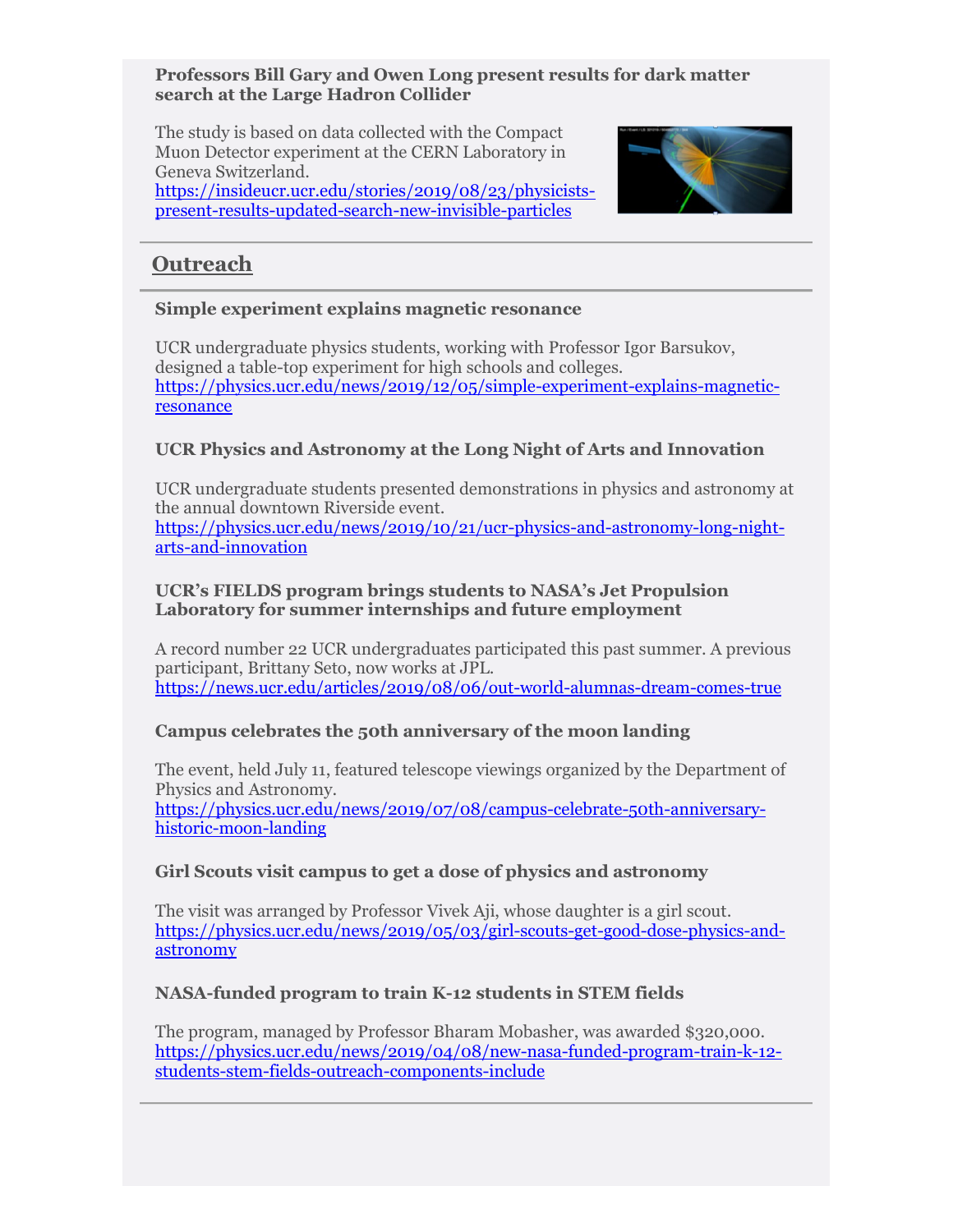## **[Photos from Physics and Astronomy graduation, June 15,](https://drive.google.com/drive/u/0/folders/1oSfRS6qP5CFIkjqxleFYpe_ieIeffKnq)  [2019](https://drive.google.com/drive/u/0/folders/1oSfRS6qP5CFIkjqxleFYpe_ieIeffKnq)**



## **In Memoriam**

Emeritus Professor Anne Kernan, UCR Professor of Physics from 1968 to 1994, passed away at age 87 on May 11, 2020. She had retired to Danvers, Massachusetts before moving four years ago to Panama City Beach, Florida. Anne was a remarkable person and a pioneering woman physicist. She held major leadership positions at UCR, serving as chair of the Department of Physics from 1973 to 1976 and as Dean of the Graduate Division and Vice Chancellor for Research from 1991 until her retirement. She was the Faculty Research Lecturer in 1984. Following her retirement, she held leadership positions at the American Physical Society and donated funds to establish the Anne Kernan Endowment, which is used to support annual graduate student awards in the Department of Physics and Astronomy. Those of us who knew her remember her kindness, her keen grasp of issues, her strong leadership abilities, her good judgment, her strong concern for students, and her first-rate talents as a physicist. She will be greatly missed. An In Memoriam from the University can be found here:

<https://cnas.ucr.edu/news/2020/06/01/memory-anne-kernan>

An obituary from the Irish Times can be found here: [https://www.irishtimes.com/opinion/anne-kernan-obituary-trailblazing-irish](https://www.irishtimes.com/opinion/anne-kernan-obituary-trailblazing-irish-physicist-1.4264877)[physicist-1.4264877](https://www.irishtimes.com/opinion/anne-kernan-obituary-trailblazing-irish-physicist-1.4264877)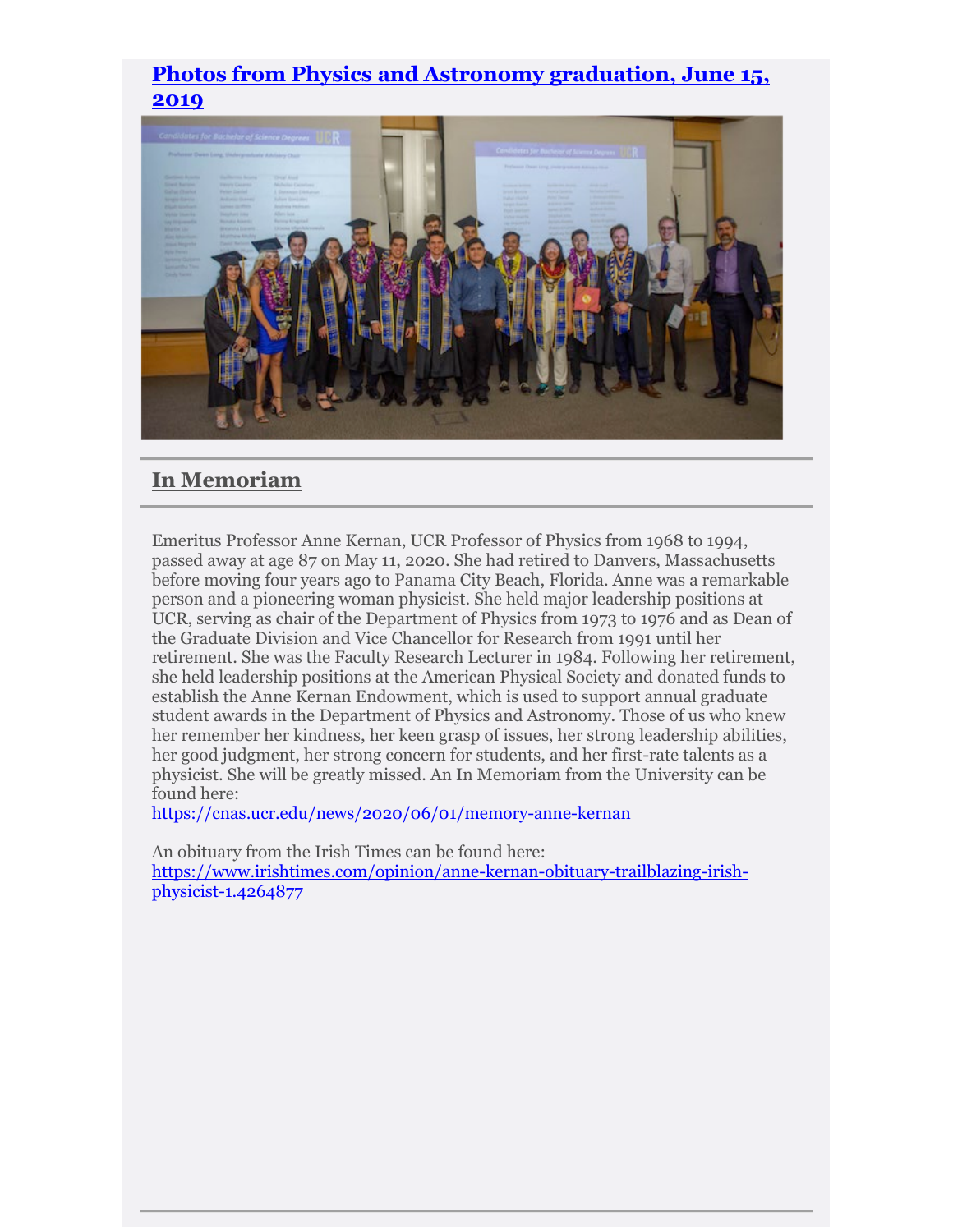# **Invitation to the 2020 Physics and Astronomy Graduate Recognition Ceremony**

On behalf of the UCR Department of Physics and Astronomy, we cordially invite you to our 2020 Department Graduate Recognition Ceremony, to be held Saturday June 13 starting at 2 p.m. Because of the COVID-19 threat, the ceremonies will be held online. The keynote speaker will be Ray Orbach, Chancellor of UCR and UCR Professor of Physics from 1992 to 2002, Director of the Office of Science at the US Department of Energy from 2002 to 2009, and now at the University of Texas at Austin. A tribute to Emeritus Professor Anne Kernan will be given by UCR Professor of Physics and Nobel Prize winner Barry Barish. Further details, including information on how to connect through the zoom videoconference platform, will be sent in a separate email. There will also be a utube stream. It should be a wonderful event for the graduating students and their families and we hope you will be able to attend.